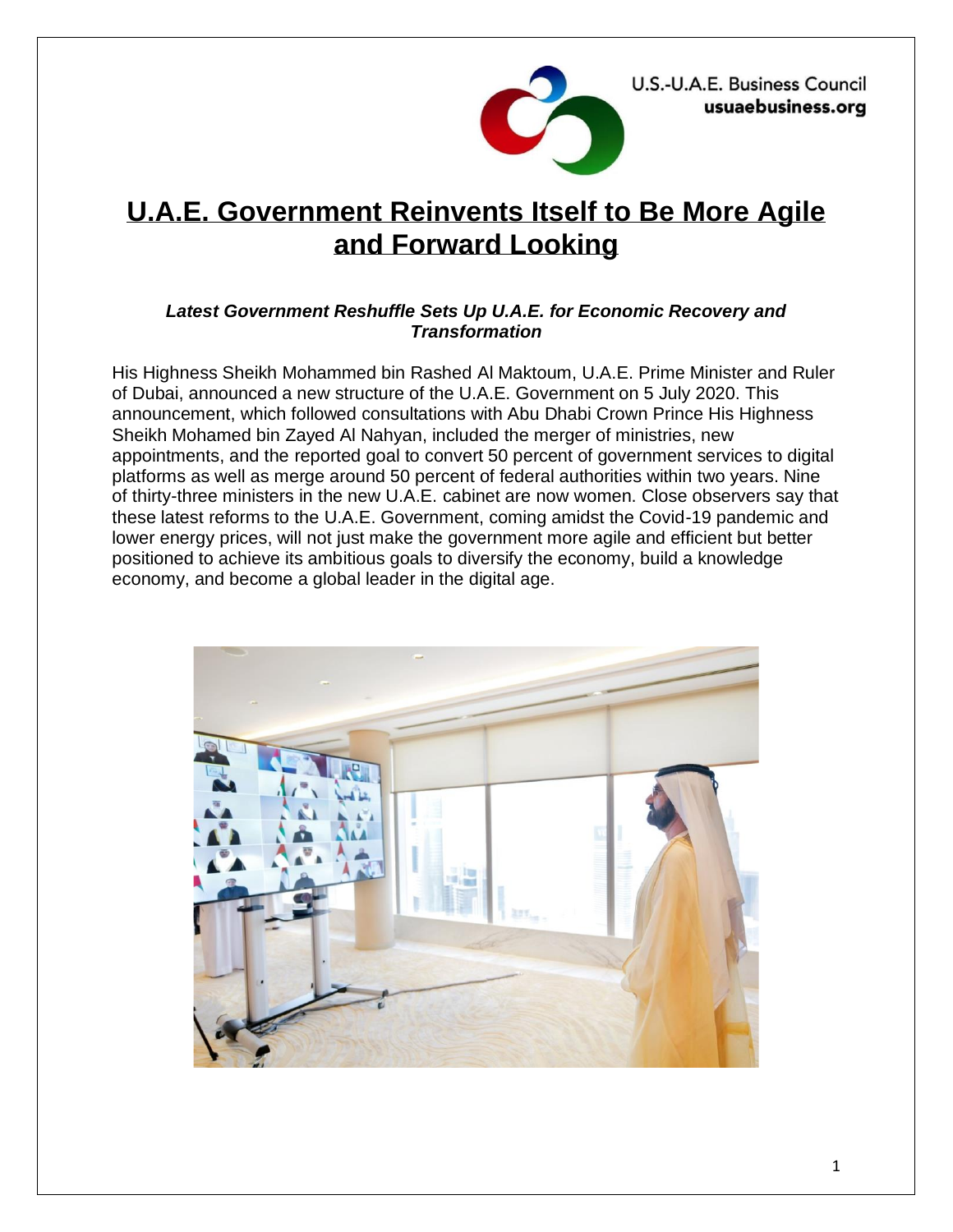#### **Changes**

Perhaps the most notable change of the government reshuffle is the introduction of a new ministry, the Ministry of Industry and Advanced Technology. His Excellency Sultan Al Jaber, who was previously CEO of ADNOC and Minister of State, will lead the new ministry. It is tasked with developing the industrial sector within the U.A.E. Previously, this task fell to the Ministry of Energy and Industry. His Excellency Minister Al Jaber will also retain his role as CEO of ADNOC.

As for what remains of the Ministry of Energy and Industry, these functions will be merged with the Ministry of Infrastructure to create the Ministry of Energy and Infrastructure. His Excellency Suhail Al Mazroui, who previously led the Ministry of Energy and Industry, will lead this revamped ministry. His Excellency Dr. Abdullah Belhaif Al Nuaimi, who was formerly Minister of Infrastructure, became Minister of Climate Change and the Environment, replacing His Excellency Thani Ahmad Al Zeyoudi, who assumed a new position within the Ministry of Economy.

For its part, the Ministry of Economy is being reorganized so that it now has a total of three ministers.

- His Excellency Abdullah bin Touq Al Marri, who was Secretary General of the U.A.E. Cabinet, becomes Minister of Economy, replacing His Excellency Sultan Al Mansouri, who had served in that post since 2008. His Excellency Al Mansouri was the most senior U.A.E. official to leave the cabinet.
- His Excellency Thani Ahmad Al Zeyoudi, who was formerly Minister of Climate Change and the Environment, was appointed to a new position of Minister of State for Foreign Trade.
- His Excellency Ahmad Abdullah Humaid Belhoul Al Falasi, who was formerly Minister of State for Higher Education and Advanced Skills, was appointed to a new position of Minister of State for Entrepreneurship and Small and Medium Enterprises.

Meanwhile, the Ministry of Culture and Youth was created by merging the Ministry of Culture with the National Media Council and Federal Youth Authority. Her Excellency Noora Al Kaabi, who was formerly the Minister of Culture and Knowledge Development, now holds the title of Minister of Culture and Youth, while Her Excellency Shamma bint Suhail Al Mazrouei continues in her role as Minister of State for Youth Affairs but now carrying out her duties within this new ministry.

Other important changes are as follows:

- H.E. Ohood bint Khalfan Al Roumi, Minister of State for Happiness and Wellbeing, is now the Minister of State for Government Development and The Future. Her previous duties on quality of life and happiness as Minister of State for Happiness will move to the Ministry of Community Development.
- H.E. Omar bin Sultan Al Olama's title changed from Minister of State for Artificial Intelligence to Minister of State for Digital Economy, Artificial Intelligence, and Remote Work Applications, reflecting an expanded purview of responsibilities.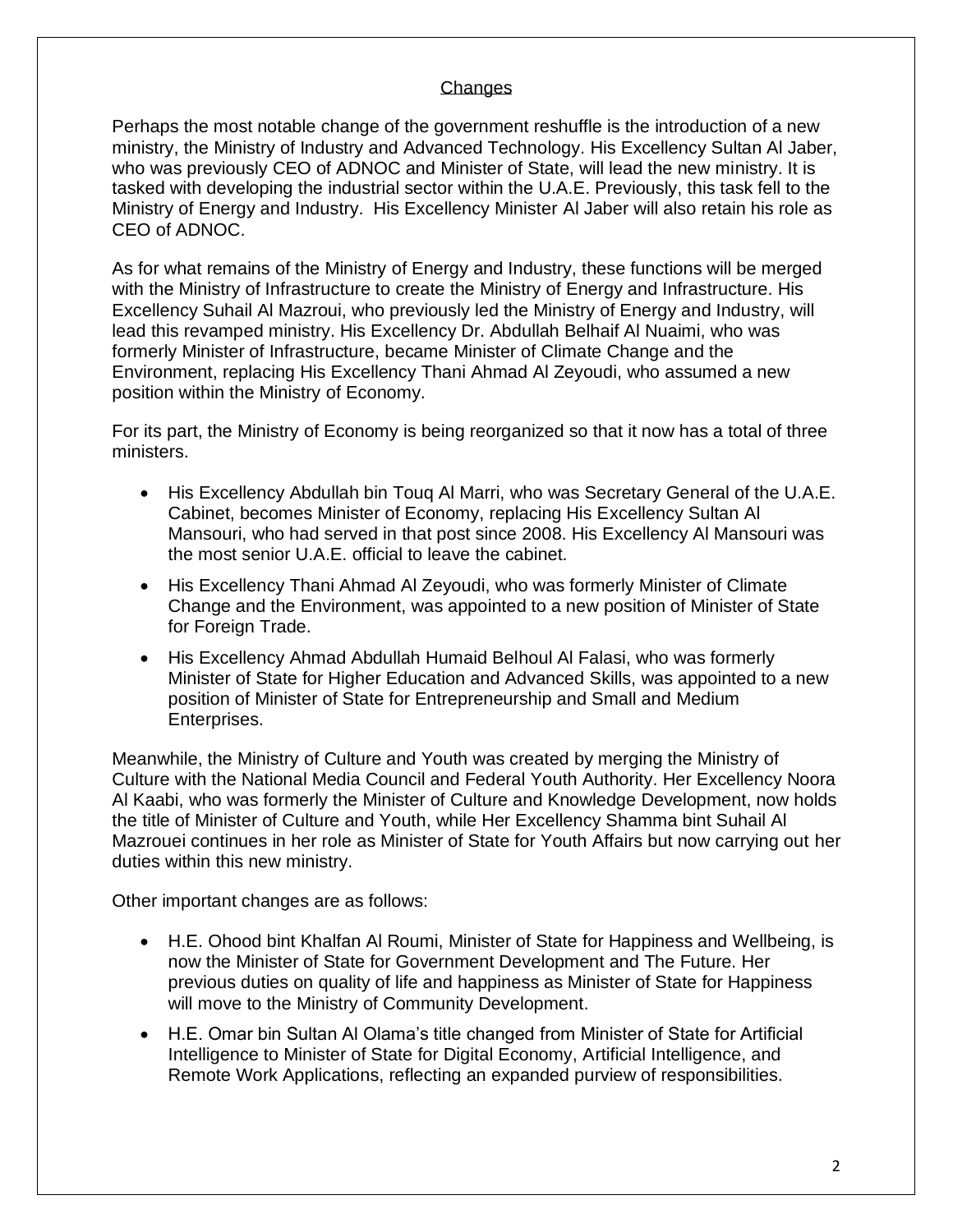- H.E. Mariam bint Mohammed Almheiri, Minister of State for Food Security, took on the title of Minister of State for Food and Water Security, now under the Ministry of Presidential Affairs.
- H.E. Sarah bint Yousif Al Amiri's title changed from Minister of State for Advanced Sciences to Minister of State for Advanced Technology. Additionally, H.E. Al Amiri will now head the U.A.E.'s Space Agency. Her Excellency currently holds the position of Emirates Mars Mission Deputy Project Manager at the Mohammed Bin Rashid Space Centre.
- The Federal Electricity and Water Authority, Emirates Post Group, Emirates General Transport Corporation and Emirates Real Estate Corporation will now be part of the Emirates Investment Authority, the U.A.E.'s only federal sovereign wealth fund.
- The General Authority for Pensions and Social Security was brought within the Ministry of Community Development.
- The Security and Commodities Authority (SCA) moved under the chairmanship of the Minister of Economy. Additionally, the Insurance Authority merged with the SCA.
- A new U.A.E. Government Media Office was established, headed by His Excellency Saeed Al-Attar.

While some local commentators and regional analysts have called these changes extraordinarily significant, it is important to note that approximately two-thirds of current cabinet members retained their positions. Moreover, there were no changes to the highest profile portfolios such as foreign affairs, interior, defense, finance, and presidential affairs, which are held by the ruling families of Abu Dhabi and Dubai.

### **Significance**

The pandemic has significantly impacted the U.A.E. Its flagship airlines were temporarily grounded as countries closed their borders and global travel came to a virtual standstill. Meanwhile, oil prices fell to record lows due to extremely low global energy demand. These economic shocks prompted U.A.E. leaders to create a more streamlined future-forward government, continuing an ongoing process that began earlier this decade.

His Highness Sheikh Mohammed bin Rashed Al Maktoum's announcement of a total of three ministers within the Ministry of Economy underscores that the U.A.E.'s top priority post-COVID-19 is economic recovery. The U.A.E. is no stranger to dealing with times of great economic challenge, as evidenced by the 2008 financial crisis. With this announcement, the country's leaders are working to ensure that they are able to come out stronger and more agile after this current crisis.

As the U.A.E. looks to recover, the creation of the Ministry of Industry and Advanced Technology also demonstrates the emphasis that the U.A.E. is placing on harnessing the power of new technologies to transform its economy. This point is punctuated by the expansion of H.E. Omar Al Olama's overall responsibilities as he is now the Minister of State for Digital Economy, Artificial Intelligence, and Remote Work Applications.

Indeed, digitization is a key component of this government reorganization. Within two years, half of all government service centers will be shuttered and moved online. As H.E. Hamad Al-Mansoori was appointed Head of the Digital Government, he is tasked with creating a centralized digital system for all government services. Digitization and cybersecurity go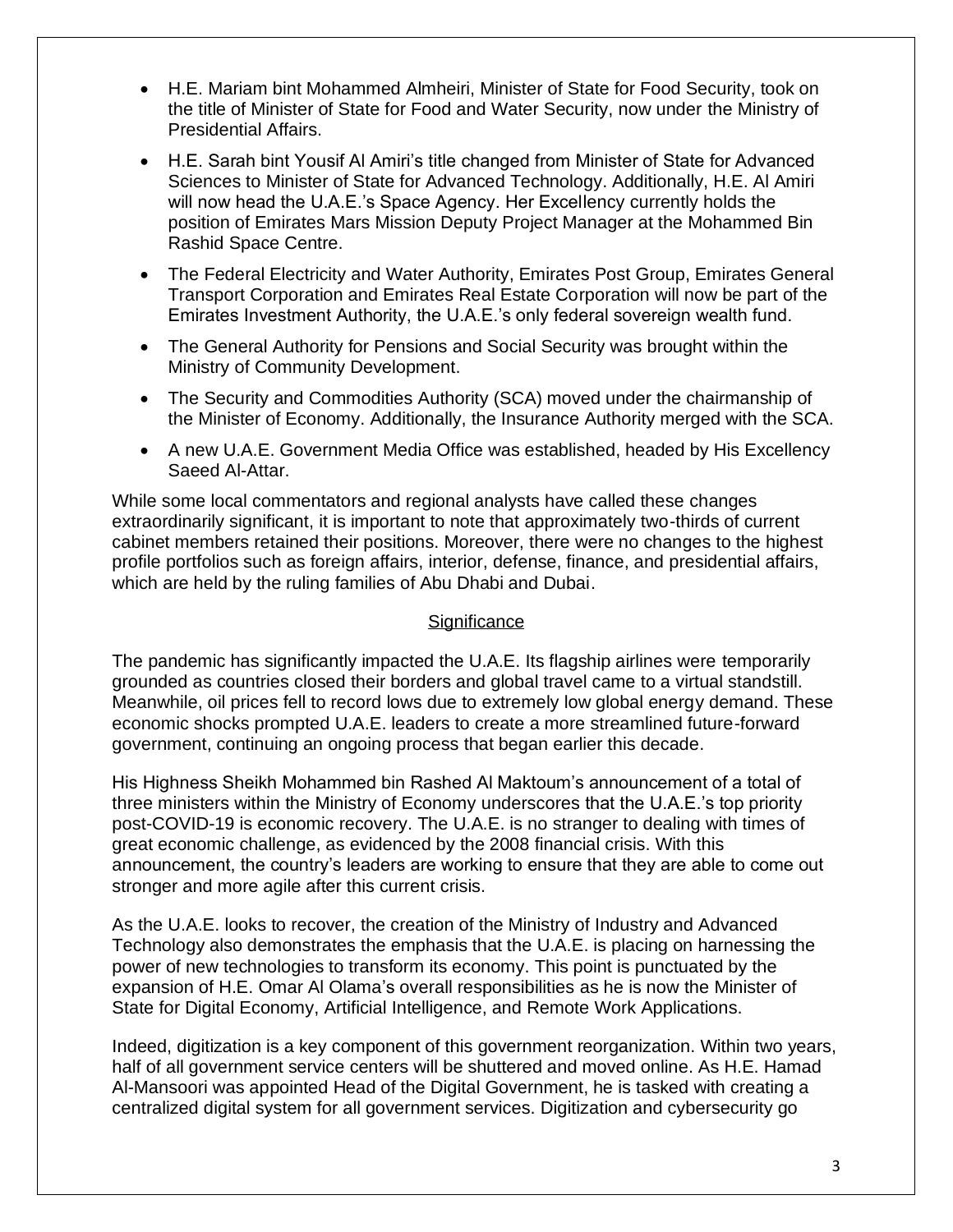hand in hand, and as such Mohammed Hamad al-Kuwaiti was appointed Head of Cyber Security.

All of these changes are the continuation of a process whereby the U.A.E. Government and the leadership of the seven Emirates have made reforms to structure and leadership to reflect national priorities.

- In 2013, HH Sheikh Mohammed bin Rashid introduced a cabinet with "young faces with new ideas and energy to keep up with the rapid changes and to deal with our people's top priorities." As such, HE Suhail Al Mazrouei, then Deputy CEO of Mubadala Oil and Gas, was appointed Minister of Energy, and Dr. Sultan Al Jaber, then head of renewable energy company Masdar, was appointed Minister of State.
- In 2016, HH Sheikh Mohammed bin Rashid introduced a cabinet with eight new ministers, including five women. The new government saw the addition of new Ministers for Tolerance, the Future, Youth, Happiness, and Climate Change. The Minister of Youth, H.E. Shamma Al Mazrouei, was just 22 years old at the time she became Minister.
- In 2017, HH Sheikh Mohammed bin Rashid announced another government reshuffle involving the creation of Ministers of State for Food Security and Artificial Intelligence. H.E. Sara Al Amiri was also appointed Minister of State for Advanced Sciences.

As a result of these series of changes over the years, the U.A.E. is said to be better positioned to realize a future in which women are represented, youth are heard, tolerance is promoted, and the U.A.E. harnesses the power of new technologies to transform its economy and become a leader in the digital age.



## Current Structure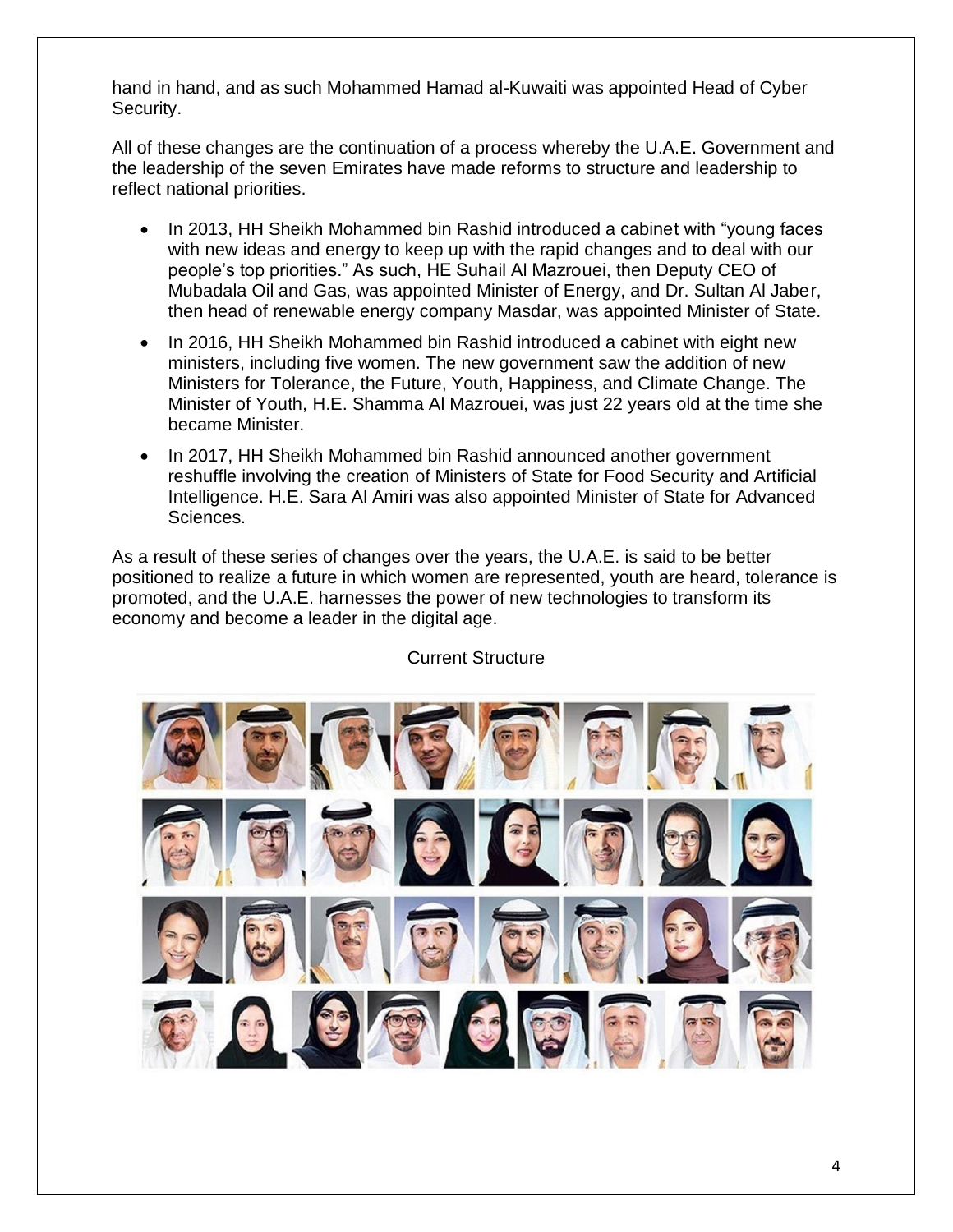As a result of the aforementioned changes, the leadership of the U.A.E. government currently looks as follows.

- 1. His Highness Sheikh Mohammed bin Rashid Al Maktoum, Vice President, Prime Minister and Minister of Defense (Remained in position)
- 2. H.H. Lt. General Sheikh Saif bin Zayed Al Nahyan, Deputy Prime Minister and Minister of the Interior (Remained in position)
- 3. H.H. Sheikh Mansour bin Zayed Al Nahyan, Deputy Prime Minister and Minister of Presidential Affairs (Remained in position)
- 4. H.H. Sheikh Hamdan bin Rashid Al Maktoum, Cabinet Member and Minister of Finance (Remained in position)
- 5. H.H. Sheikh Abdullah bin Zayed Al Nahyan, Cabinet Member and Minister of Foreign Affairs and International Cooperation (Remained in position)
- 6. H.E. Sheikh Nahyan bin Mubarak Al Nahyan, Cabinet Member and Minister of Tolerance and Coexistence (Remained in position)
- 7. H.E. Mohammad bin Abdullah Al Gergawi, Cabinet Member and Minister of Cabinet Affairs and the Future (Remained in position)
- 8. H.E. Ahmed Juma Al Zaabi, Minister of Federal Supreme Council Affairs
- 9. H.E. Abdul Rahman bin Mohammad bin Nasser Al Owais, Cabinet Member, Minister of Health and Prevention and Minister of State for Federal National Council Affairs (Remained in position)
- 10. H.E. Dr. Anwar bin Mohammad Gargash, Cabinet Member and Minister of State for Foreign Affairs (Remained in position)
- 11. H.E. Obaid Humaid Al Tayer, Cabinet Member and Minister of State for Financial Affairs (Remained in position)
- 12. H.E. Reem bint Ibrahim Al Hashemy, Cabinet Member and Minister of State for International Cooperation (Remained in position)
- 13. H.E. Suhail bin Mohammed Al Mazrouei, Cabinet Member and Minister of Energy and Infrastructure (Formerly Minister of Energy and Industry)
- 14. H.E. Dr. Abdullah Belhaif Al Nuaimi, Cabinet Member and Minister of Climate Change and the Environment (Formerly Minister of Infrastructure Development)
- 15. H.E. Dr. Sultan bin Ahmed Al Jaber, Cabinet Member and Minister of Industry and Advanced Technology (Formerly Minister of State)
- 16. H.E. Sultan bin Saeed Al Badi, Cabinet Member and Minister of Justice (Remained in position)
- 17. H.E. Hussain bin Ibrahim Al Hammadi, Cabinet Member and Minister of Education (Remained in position)
- 18. H.E. Mohammed bin Ahmed Al Bowardi, Cabinet Member and Minister of State for Defence Affairs (Remained in position)